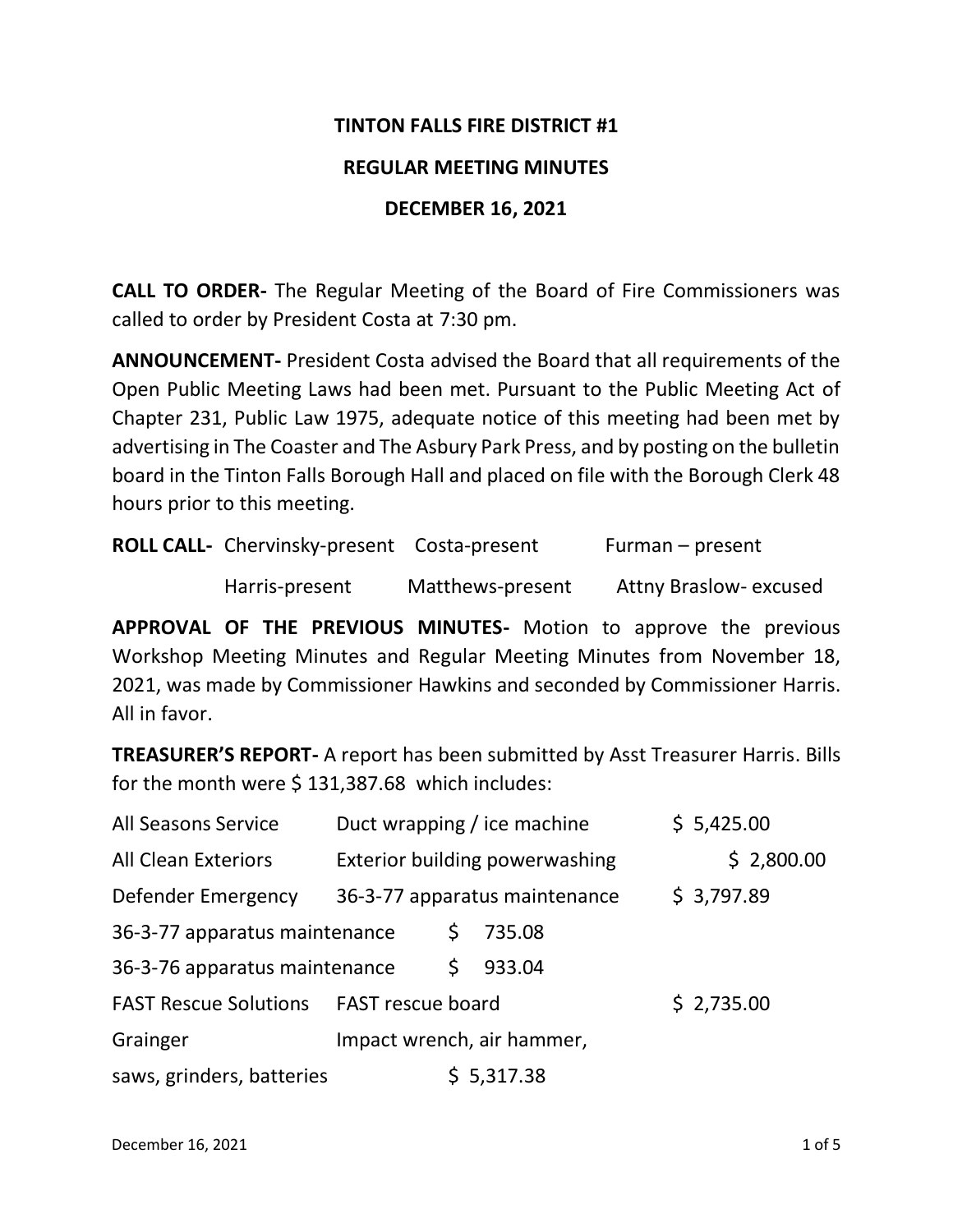| <b>JCPL</b>                | Nov/December Electric          |     | \$1,018.19  |
|----------------------------|--------------------------------|-----|-------------|
| NJ American Water          | Monthly bills (3) Nov/December |     | \$36,290.51 |
| <b>Skylands Fire Equip</b> | Fire helmets                   |     | \$3,050.00  |
| Pine Brook Hose Co.        | <b>Quarterly rent</b>          |     | \$12,500.00 |
| Wayside Fire Co.           | <b>Quarterly rent</b>          |     | \$5,000.00  |
| <b>Carl Bowles</b>         | Commissioner stipend           | \$. | 1,000.00    |
| Howie Chervinsky           | Commissioner stipend           | \$. | 1,000.00    |
| Cary Costa                 | Commissioner stipend           | \$. | 1,000.00    |
| <b>Darrell Harris</b>      | Commissioner stipend           | \$. | 1,000.00    |
| <b>Samuel Hawkins</b>      | <b>Commissioner stipend</b>    |     | 1,000.00    |

Motion to pay the bills was made by Commissioner Chervinsky and seconded by Commissioner Harris. All in favor.

**CHIEF'S REPORT-** Reviewed at Workshop Meeting

**TRAINING AND COMPLIANCE** – Addressed at Workshop Meeting

### **REORGANIZATION -**

Chairman - Nomination for Cary Costa as Chairman made by Darrell Harris, seconded by Howie Chervinsky, all in favor.

Vice Chairman - Nomination for Darrell Harris made by Cary Costa, seconded by William Furman, all in favor.

Treasurer – Nomination for Howie Chervinsky made by Cary Costa, seconded by Darrell Harris, all in favor.

Assistant Treasurer – Nomination for Michael Matthews made by Darrell Harris, seconded by Howie Chervinsky, all in favor.

Secretary – Nomination for William Furman made by Howie Chervinsky, seconded by Darrell Harris, all in favor.

### **Resolutions:**

Authorizing Appointment of Accountant for the 2022 Year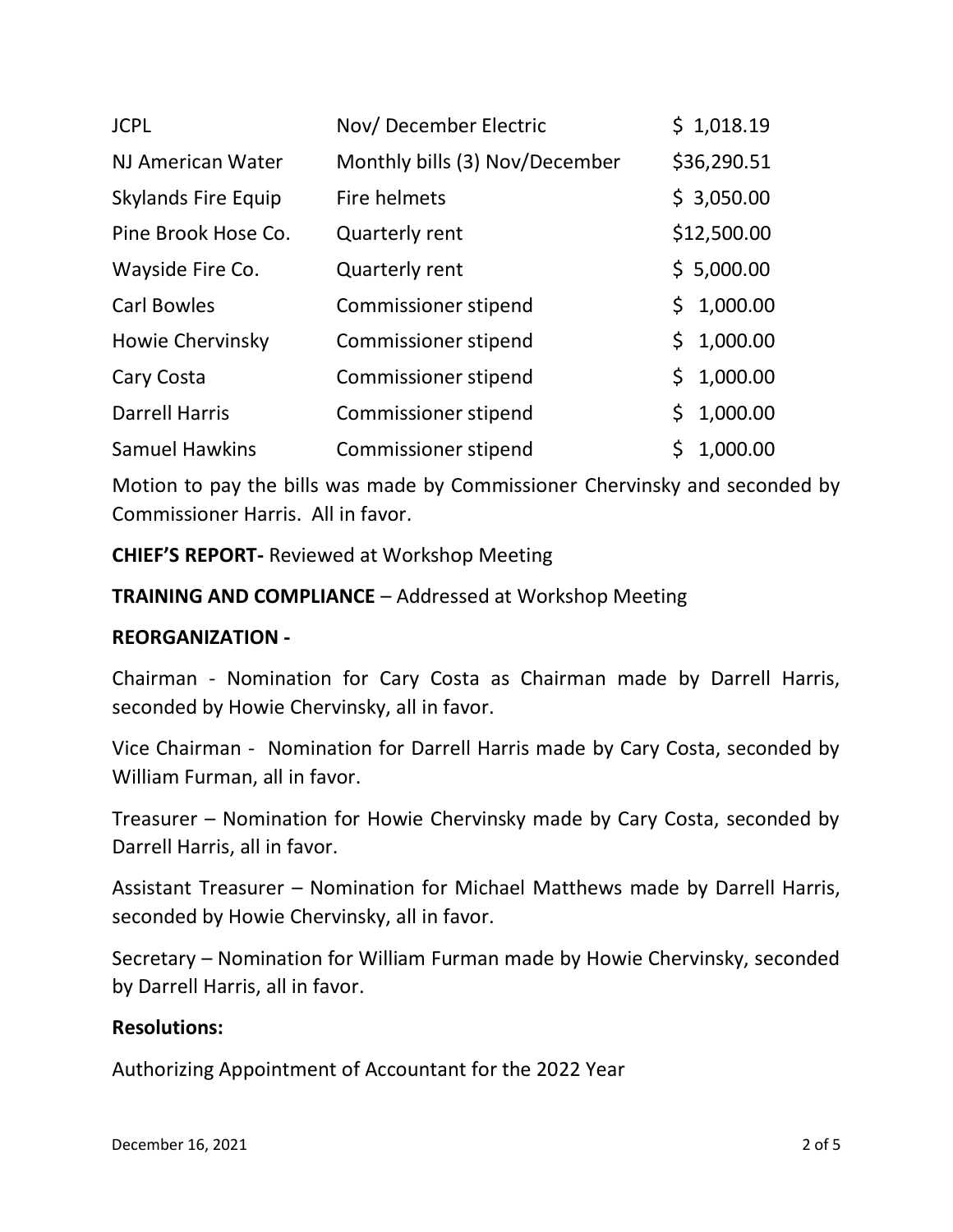Authorizing Appointment of Attorney for the 2022 Year Authorizing of Appointment of Auditor for the 2022 Year Adoption of Cash Management Plan Authorizing Regular Meeting Schedule for the 2022 Year Designation of Official Newspapers for Publications for the 2022 Year Authorizing Approval and Payment of Claims Designating Surety Bonding for Commissioners Closing of Meeting Pursuant to Open Public Meetings Act

Motion to adopt above Resolutions was made by Commissioner Harris and seconded by Commissioner Chervinsky. All in favor.

# **Introduction of the Budget**

A Resolution was made to introduce the 2022 Temporary Budget. Motion was made by Commissioner Chervinskly and secconded by Commissioner Furman. All in favor.

## **OLD BUSINESS**

Borough of Tinton Falls sent Resolution R-21-226 – Reviewing and Approving the Annual Compensation for the Board Commissioners of Fire District No. 1.

### **NEW BUSINESS**

## **District Fire Chief -**

Discussion held on position of District Fire Chief. The President of the Board concurs with what the Fire Chief has recommended in terms of District Fire Chief. As of January 1, 2022 the fire responses are changing.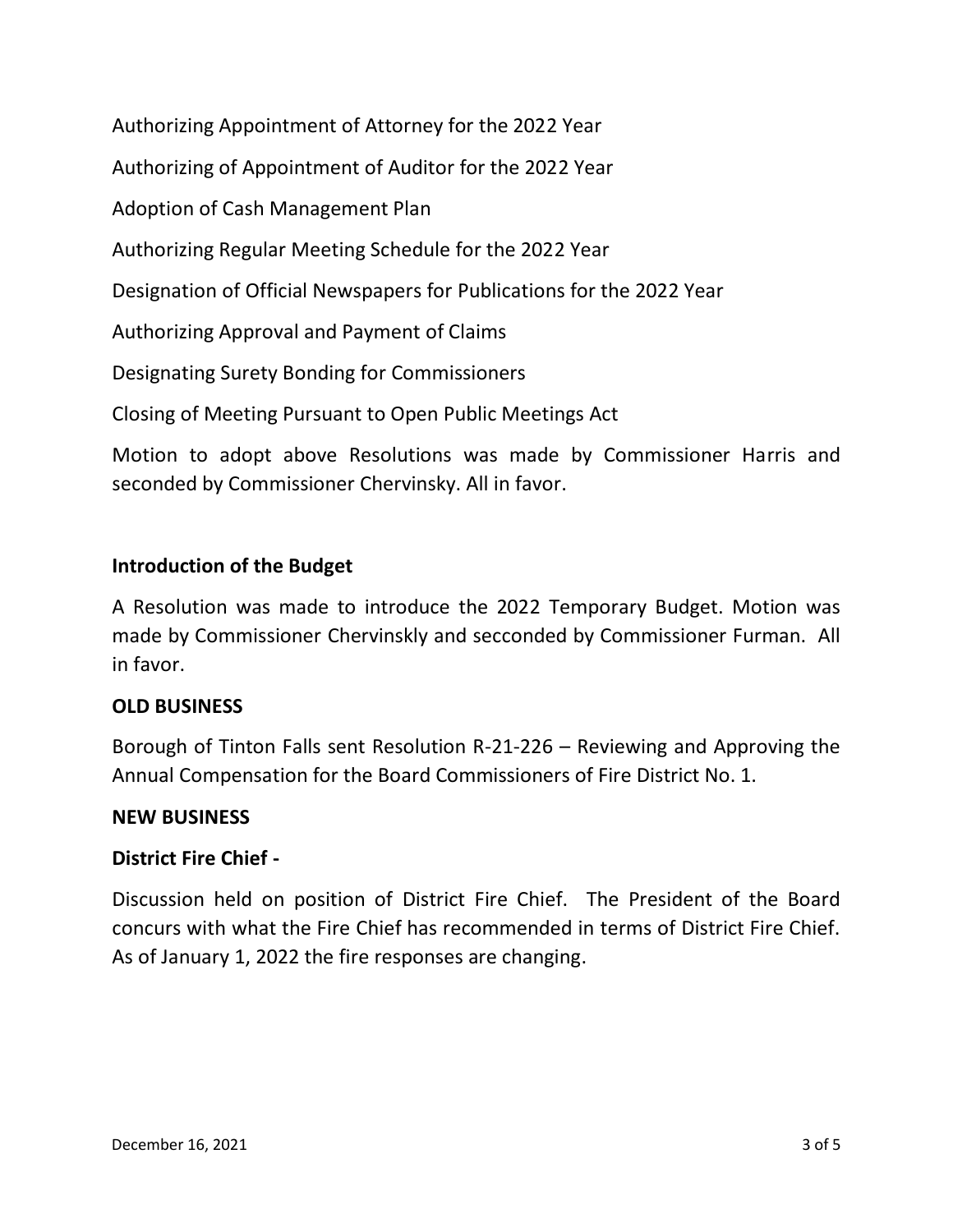### **Discussions with Tinton Falls Fire District #2**

Continuing discussion on possible merger. Two Commissioners from each District need to be part of the discussion. B. Tobin had sent out a chart of organization.

Future meeting needs to be scheduled and it has been requested the Fire Chiefs to attend for their input.

### **Equpment -**

Ladder and pump testing needs to be completed in the coming year. Will work on getting quotes in January.

Chief asked for some miscellaneous fire equipment which included saw blades, area light, hose straps. Motion made to purchase miscellaneous equipment up to \$1,000 made by Commissioner Harris, seconded by Commissioner Chervinsky, all in favor.

Motion made by Commissioner Harris to reimburse Casey Whelan for \$95.10 for rehab items at a prolonged response at Mazza Recycling in June, seconded by Commissioner Matthews, all in favor.

Motion made by Commissioner Matthews to reimburse Evan Smith for \$133.94 for required PPE for EMT class, seconded by Commissioner Harris, all in favor.

Motion made by Commissioner Matthews to reimburse Wayside Fire Company for classroom training sponsored by Western Monmouth Mutual Aid Assocation (Fireground Considerations) in the amount up to \$240 (8 persons at \$30/each), seconded by Commissioner Harris, all in favor.

Chief Williams asked for approval to replace brakes on 36-2-88. Motion made by Commissioner Harris, seconded by Commissioner Chervinsky, all in favor.